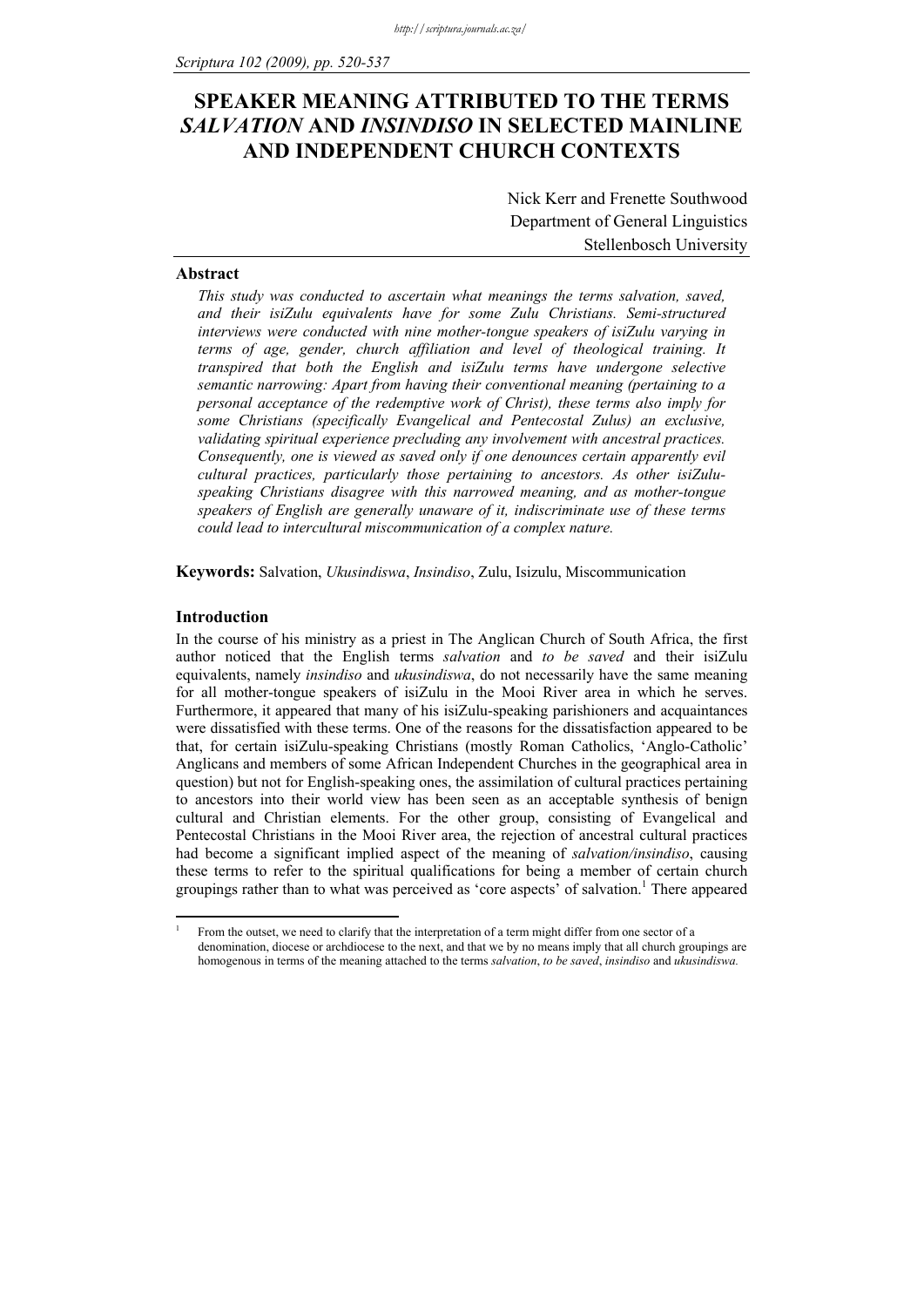to be the possibility of intercultural miscommunication between people who do not understand the cultural aspects related to these terms and those for whom they form part of their world view and culture. In this study, some of the popular meanings ascribed to the terms *to be saved*/*ukusindiswa* and *saved (ones)*/*abasindisiwe* were ascertained, based on interviews conducted with a limited number of isiZulu-speaking Christians of varying backgrounds.

In the next two sections, theological views on different aspects of salvation, as well as the different interpretations given to the terms *salvation* and *(to be) saved*, are discussed, respectively. Given the wide range of theological views and linguistic interpretations, it is understandable that different people may mean different things when they use these terms, even if these people belong to the same denomination and live in the same geographical area. The specific question which arose and which will be addressed in this study is whether or not the meaning of the term *to be saved* and its isiZulu translation *ukusindiswa*, as understood by a selection of isiZulu-speaking Christians, is unambiguous. If the term is found to be ambiguous, then this could be grounds for intercultural miscommunication, between isiZulu-English bilingual and English-speaking<sup>2</sup> parishioners as well as between Christians of various ecclesiastical cultures.

#### **Theological Perspectives on Salvation**

### *Theological analysis*

When attempting to understand what is meant by *salvation*, it is not sufficient simply to state how the Bible uses the term, as each succeeding generation of Christians has interpreted and applied it in differing ways. Below, an exposition is given of various aspects of salvation.

### *The nature of salvation in Christ*

The nature of salvation in Christ has been understood in different manners during different periods of church history. Recent studies have emphasized the importance of contextualization and the idea of receptor-orientation of the Christian message. An example would be that those who are politically or spiritually oppressed would find the gospel message to be liberating politically, whereas those burdened by personal guilt would find salvation in forgiveness and pardon. McGrath (1997:412-413) puts forward several approaches to salvation, but emphasizes that, on their own, none would be fully constitutive of the Christian view of salvation and would severely limit the scope of the gospel message. Some of these approaches are discussed below.

Deification is an emphasis of the Eastern Christian tradition. It pertains to the notion that "God became human in order that humans might become God".

Another aspect of salvation is that of "righteousness in the sight of God" (McGrath 1997:414-415). Luther's question as to how he could find a gracious God has been the model for those who felt that sinners could not find acceptance from a righteous God. This

However, it should be noted that although this study was conducted in a certain geographical area, it does not mean that the opinions of those interviewed are necessarily representative of this area only. This is particularly the case for those with theological training, as they would have formulated their views on salvation and related matters over an extended period of time and in different theological and geographical contexts. 2

Throughout, we assume that typical white English-speaking Christians (to which group both of the authors belong) do not consider *salvation* to be a controversial term and that such Christians are generally unaware of the possibility that views on salvation can be divided into those of believers who adhere to cultural practices pertaining to their ancestors and those of believers who reject such practices.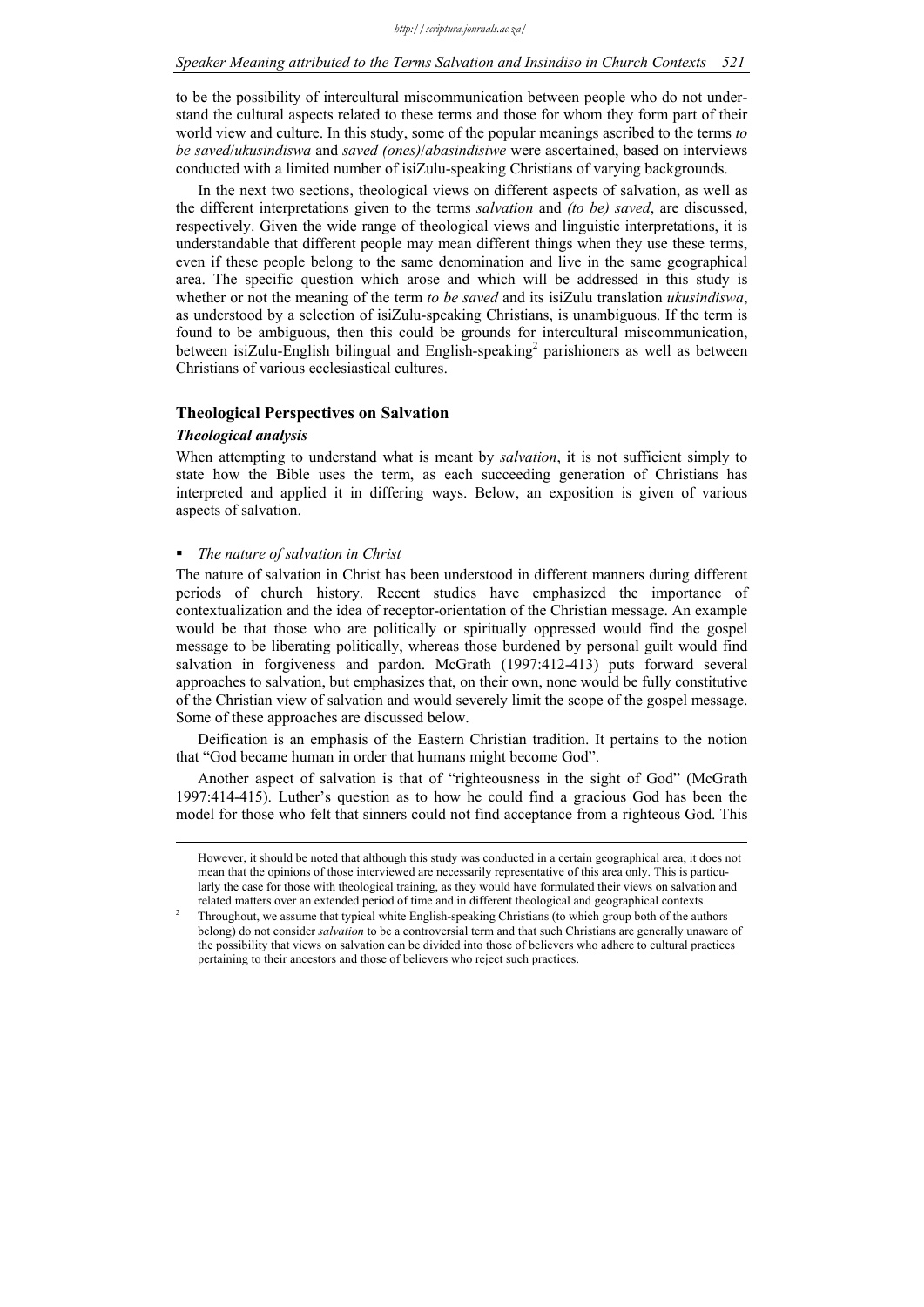type of concern naturally used legal categories in relation to the issue of justification. For Luther, the gospel provided justifying righteousness to believers that would allow them entry into the presence of God without condemnation. Popular Protestantism gave great emphasis to this insight, especially in devotional writing and hymnology.

A further aspect of the nature of salvation can be found in the 'authentic human existence' which came through the existentialism of Martin Heidegger, protesting dehumanization in different forms. Heidegger first contrasted authentic and inauthentic existence (McGrath 1997:415), arguing that the New Testament spoke of these two modes of existence: The two options open to humanity are, firstly, the authentic or redeemed existence of faith in God and, secondly, an inauthentic existence of being oppressed by a purely material world. This approach has been criticized as being no more than a general philosophy of human existence with little relevance to the social aspects of the Christian gospel or the transcendent aspects of salvation (cf McGrath 1997:415).

Political liberation has been the strong theme of liberation theologians of Latin America, as seen in the title of Leonardo Boff's (1978) book *Jesus Christ Liberator: A Critical Christology for Our Time.* Likewise, black liberation theology was popularised in southern Africa in the early 1970s. In this region, liberation theology, supported by amongst others Allan Boesak, developed in parallel with the Black Consciousness Movement (Mukuka, n.d.), the latter being influential in South Africa and Namibia in terms of encouraging resistance to the apartheid system. As stated by Mukuka (n.d.), Black Consciousness was deeply rooted in Christianity, seeing that the Anglican Archbishop Robert Selby Taylor led a meeting out of which the University Christian Movement was said to be born, and that this movement later became the vehicle for Black Consciousness (Mukuka, n.d.). In liberation theology, salvation is seen in the context of the poverty and political struggles for social justice amongst the oppressed people of the world. This approach has been criticized as being confined to the purely political aspects of salvation (cf McGrath 1997:415-416).

Spiritual freedom is the theme of the *Christus Victor* approach to the death and resurrection of Jesus Christ. This emphasizes that Christ has won a victory over powers that enslave humanity, such as satanic oppression, evil spirits, fear of death, and the power of sin. Medieval theologians were drawn to this approach, as was Martin Luther. Some modern theologians have tended to dismiss views which emphasize belief in objective evil spirits or a personal devil. A reinterpretation has occurred, however, where these objective forces have become the subjective forces that enslave humanity.

### *The scope of salvation*

McGrath (1997:417-418) states that there are two approaches to the scope of salvation in Christ. The first approach is that of the universal saving will of God by which all are saved. Origen in the third century believed that this approach rightly denied any dualism which would allow the devil to reign over a realm separate from God, and the radical English scholar JAT Robinson believed that no one would ultimately be able to resist the love of God. The second approach is that salvation is possible only in and through Christ. Augustine, arguably the most influential father of the Western church, firmly upheld the belief that salvation was conditional on faith.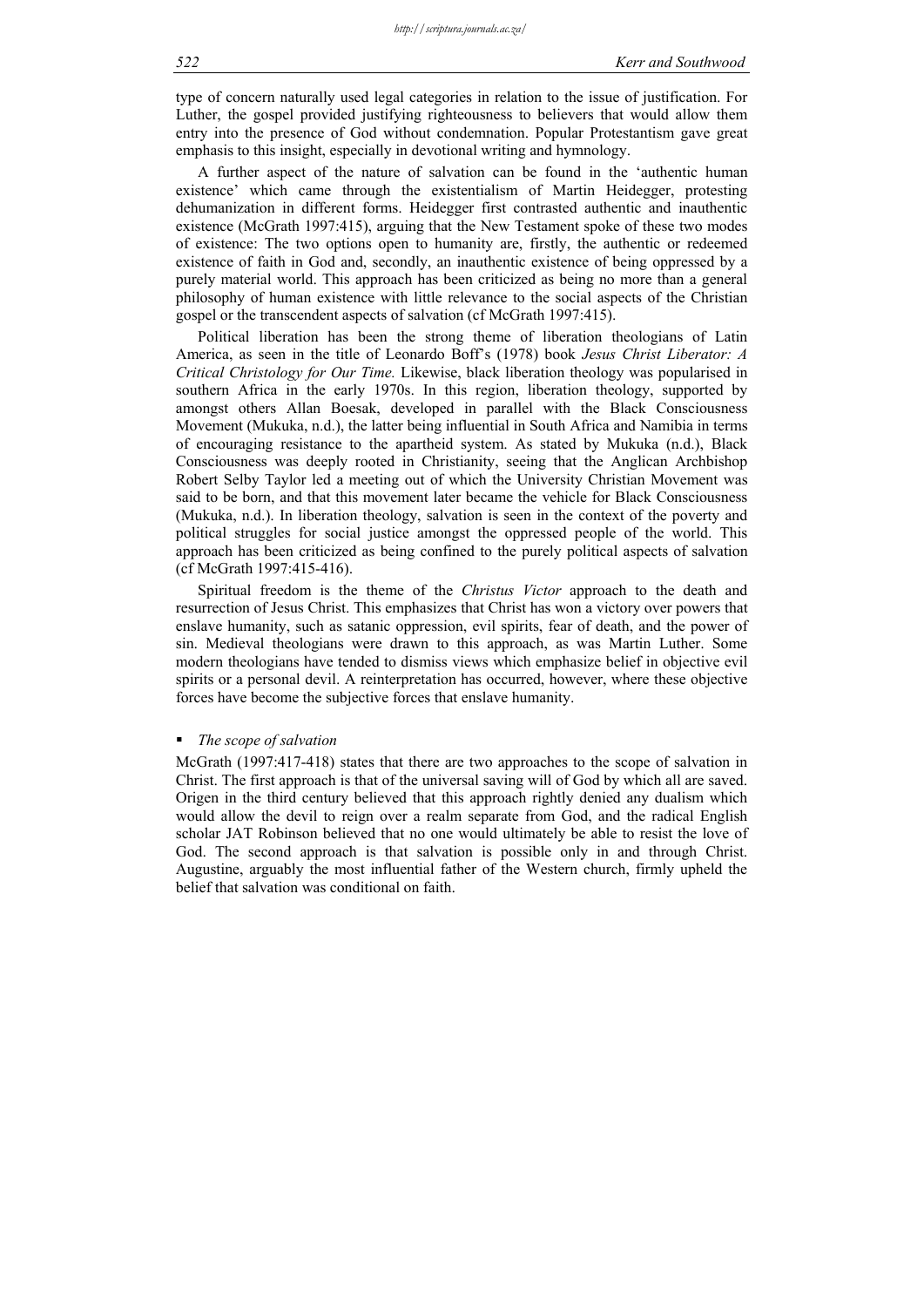#### *Speaker Meaning attributed to the Terms Salvation and Insindiso in Church Contexts 523*

### *The contribution of African theologians to understanding salvation*

The African theologian Mana (2002:3) proposes that the first area of study in the quest for salvation in Africa should be the tendency for Africans to diminish themselves personally, culturally and societally. The second area is that of the means employed in the struggle against social forces of destruction, the moral decay and the spiritual collapse brought about by supernatural oppressive forces, which require the urgent intervention of God and a christologically transforming dynamic which would enrich present day society. The third area of study in the quest for salvation would be a vision of the future which would provide the comprehensive renewal of society. Mana (2002:4) asks the important question as to how Jesus Christ can provide a foundation for a new meaning and a new destiny for African society.

Magesa (2004:142) emphasizes that the model for the Christian message is the incarnation of Christ in the Jewish culture, and therefore the message has to take root in all cultures in which it is proclaimed. He does, however, raise the question of how Christianity coming to Africa in its Western cultural trappings can contribute to the reshaping of African culture, adding that African Christians should not be alienated by being changed into Europeans or Americans. Another question raised is that of how African concepts of life and of God can contribute to and enrich Euro-American Christianity. According to Magesa (2002:142), an equal respect should be shown towards African identity and gospel identity, both 'having divine origin'.

Magesa (2004:142) also emphasizes that the liberation of the Christian message should include political, economic and social modes of existence so as to encourage African Christians to be fully African and fully Christian. He proposes that an important contribution to this liberation should take place through a process known as 'inculturation', which he states has taken place when Africans feel themselves affirmed as Africans in and by the Gospel message (Magesa 2004:145). Magesa (2004:240-241) sees in Roman Catholic spirituality with its veneration of the saints, an opportunity for African Christians to use ancestors in a similar way as intermediaries to approach  $God<sup>3</sup>$  (in this regard, see also Meiring 1996:15-16). He contrasts this approach with a traditional Protestant spirituality in which intermediaries play no part, as the believer is seen as having direct access to God. He concludes that Roman Catholic spirituality paves the way for an inclusive approach to the world view of African traditional religion.

Mazibuko in Gerloff (2003:221) attempts a creative response to the practice of ancestral veneration by developing a Christology of 'Christ our Ancestor'. Magesa (2004:260) quotes Nyamiti, the Tanzanian theologian, as the foremost proponent of this view on which the characteristics of an African ancestor can be applied to Christ: Firstly, both can be seen as sharing blood with their descendents, the African ancestors through generation and Christ through the incarnation. Secondly, both are seen to be sacred, possessing supernatural power and mediating between the visible world of human experience and the invisible world of spirits and God. Thirdly, it is believed that both are able to communicate with human beings in various ways, assisting them to live a moral life. Lastly, their life is seen as one of example: While Christ's life is far beyond all human ancestorship, it does express the African idea of relationship to the ancestors and vice versa. Nyamiti's

1

<sup>3</sup> Note that attempts to reconcile Christian faith with traditional African cultural practices concerning the ancestors are not a recent occurrence. For Zulus, this dates back to at least the early 1900s when Isaiah Shembe, the Messianic Zulu evangelist, sought to introduce ancestor worship into the church (Brown 1999: 203).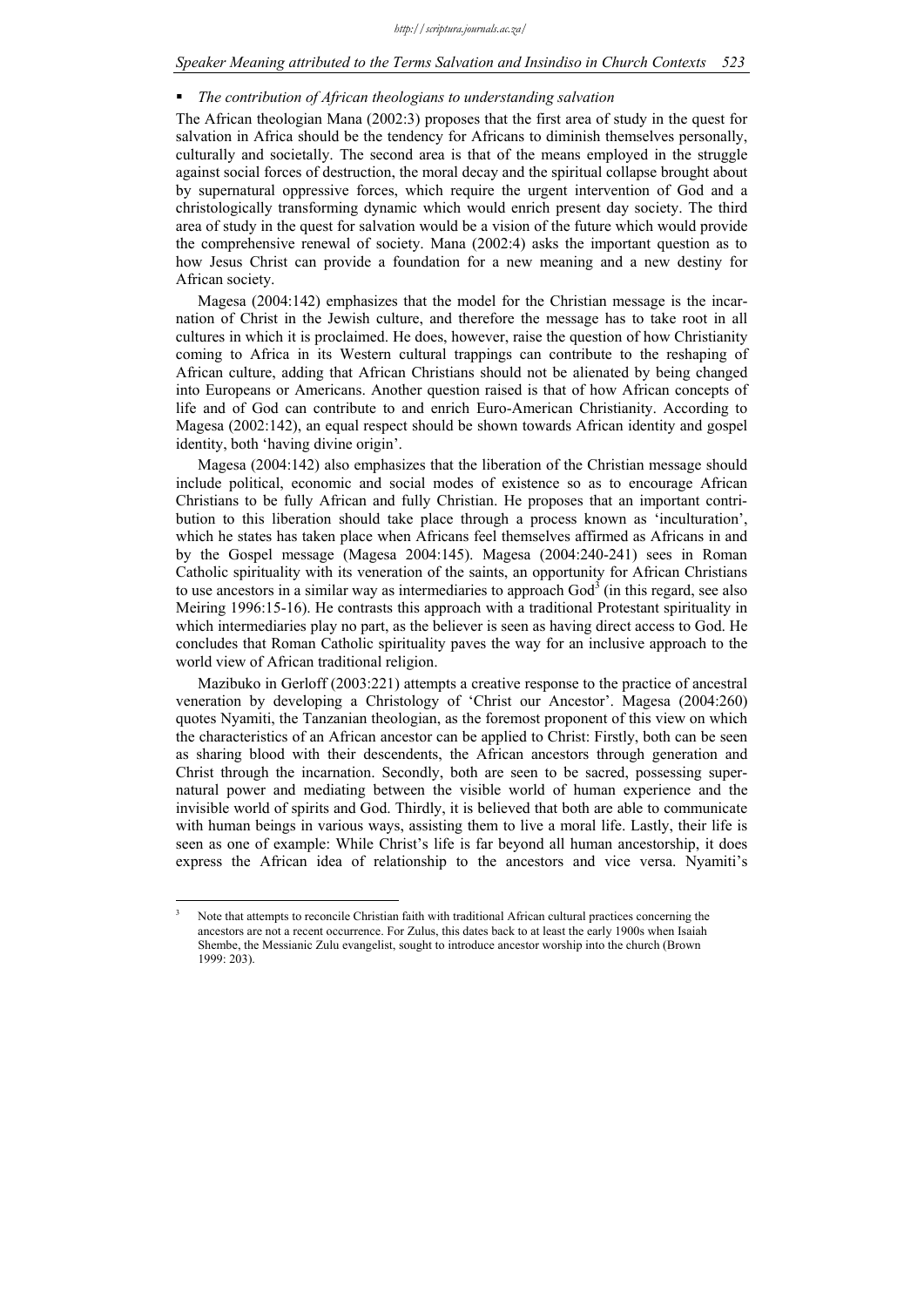conclusion is that ancestral ecclesiology should be seen to possess and express the same "elements related to Christ's ancestorship such as universal kinship, beneficial mediation, exemplarity of conduct and frequent encounter with Him through regular devout prayer and ritual offerings, especially the Eucharist" (Nyamiti quoted in Magesa 2004:260).

Staples (1981:362-365) poses the question as to whether inculcating a contemporary scientific understanding of reality is a way of 'demythologizing' what he calls 'the Bantu (sic) world view'. One could simply declare that there are no ancestors, evil spirits, witchcraft or sorcery and that the whole African experience is a figment of their imagination and without objective reality; Staples states that this is not an adequate approach, because African Christians find their world view broadly corroborated in their reading of the Bible. In his theological response, Staples (1981:382) states that the Christian should not look to the ancestors for salvation, whether relating to earthly or to more spiritual concerns. He (1981:365-382) suggests, firstly, that a *Christus Victor* approach should be adopted. This, he claims, is a neglected theological emphasis. He quotes Sundkler who claims that Christ is the liberator from sickness, death and evil. Staples' (1981:382) second emphasis is on the Holy Spirit as a 'counterforce' to the malignant spirits of the African experience (cf Anderson 1991).

Magesa (2004:78) raises the issue of the 'dual religious consciousness' of most Africans. In the course of his research on inculturation, he discovered that, when dealing with cultural-religious issues, people experience an inner conflict between what he calls an 'unconscious' or instinctive behaviour, on the one hand, and the conscious cognitive response, on the other. The examples that he gives concern the issues of illness, marriage in relation to polygamy, and ancestors and spirits. He claims that even when the church does not approve of some traditionally African cultural-religious practices, people usually take instinctive personal or communal initiatives in dealing with an issue. The example is given of a retired Roman Catholic catechist who, after being widowed and having re-married, experienced troubling dreams said to originate from his first wife. The catechist thought that there was nothing wrong with performing a sacrifice in spite of the fact that his church did not approve of this and that he personally would have upheld this position during his ministry. Magesa (2004:79) poses the question as to what has moral priority in this case: the teaching of the church or the spiritual requirements of African religion. He concludes that there is a great deal of psychological and spiritual ambivalence in the practice of the Christian faith in Africa in relation to African cultural-religious practices.

From the above discussion, it transpired that there are many, and many opposing, views on the various aspects of salvation in the African and non-African context. Not only is the notion 'salvation' a complex one, but, as will be shown in the next section, the meaning of the term *salvation* is also complex.

### **Linguistic Analysis of the Term,** *Salvation*

#### *Salvation in the Old Testament*

In the Septuagint (the Greek translation of the Old Testament), *sozo* translates fifteen different Hebrew verbs. The two most important are *yasa*, used for 'to deliver and save', and *malat*, meaning 'to slip away, to escape, to deliver, to save' (cf, for example, 1 Sam 11:3). The noun *soteria*, which is common especially in Greek translation of the historical books, Job, the Psalms and Isaiah, stands for six different Hebrew formations and is used in a similar way to the verb *yasa* (namely to mean 'deliverance and salvation'). In what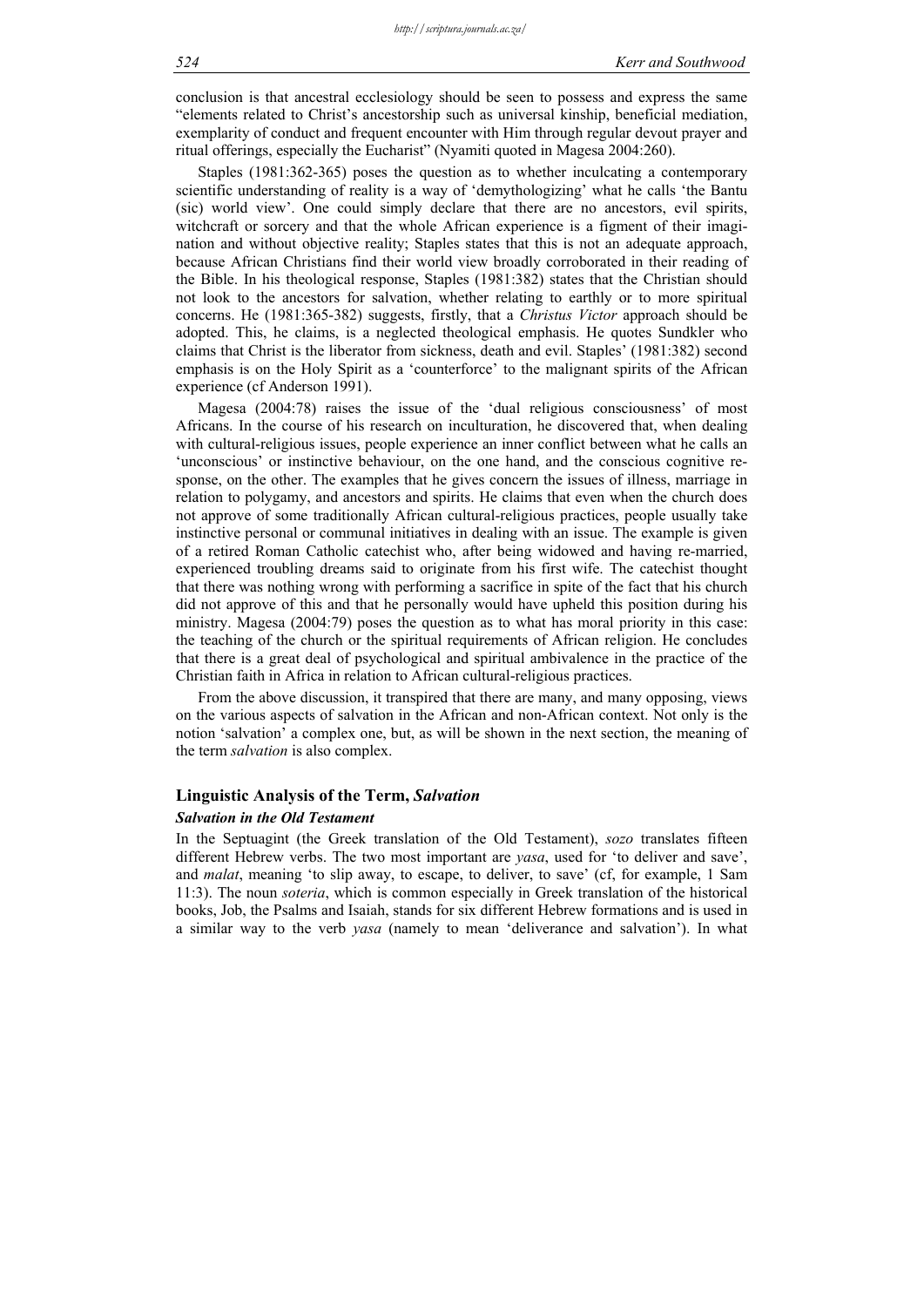#### *Speaker Meaning attributed to the Terms Salvation and Insindiso in Church Contexts 525*

follows, the different Hebrew translations for *salvation* as it occurs in various contexts in the Old Testament are defined, drawing from Brown (1978:206-210).

Regarding the words *sozo* and *yasa*, deliverance is often used to show that it could be achieved humanly. It could be relief of a besieged city (cf 1 Sam 11:3) or help in battle (cf Judges 12:2f.; 13:5), although human agency does not preclude divine assistance. Israelite leaders, especially kings, had to deliver Israel (Judges 8:22; 1 Sam 3:18; 2 Kings 6:26; Hosea 13:10). The king was also seen as the deliverer of the poor and oppressed within the nation (Ps 72:4).

Secondly, Yahweh (the God of Israel) uses human agents, but deliverance comes ultimately from Yahweh Himself. The devout Israelite would believe this and would look both backward and forward to deliverance from both difficulties and enemies. The Psalmist would cry out 'Save!' or 'Help!' (Ps 12:1; 28:9; 60:5; 86:16; 69:1; *inter alia*). Deliverance or salvation from chaos at creation (Ps 65:58) and from historical enemies (Ps 60:11), along with His vindication and help, are all seen as the work of God. The exodus from Egypt is seen as Yahweh's greatest act of salvation: "Happy are you, O Israel! Who is like you, a people saved by the Lord, the shield of your hope and the sword of your triumph…" (Deut 33:29).

The word *malat* has a slightly difference in meaning to that of *sozo*; *malat* carries the meaning of 'slipping away or through' and of 'escaping' (cf Judges 32:9; 1 Kings 18:40; Zech 2:11). Two verses in which this word occurs are Ps 22:5 "To you they cried and were saved; in you they trusted, and were not put to shame" and Job 22:29f. "When others are humiliated you say it is pride; for he saves the humble".

The salvation expressed in the Old Testament is almost exclusively an earthly and historical one. The blessings are sometimes spiritual, and in certain passages there is an eschatological dimension (Is 45:22; 49:6).

#### *Salvation in the New Testament*

The verb *sozo* is found 106 times and the noun *soteria* 45 times in the New Testament. They are used in three different ways (Brown 1978:210-214). Firstly, they are used, infrequently, to mean "deliverance from immediate physical danger to life". Secondly, in the synoptic Gospels (i.e., Matthew, Mark and Luke), the verb *sozo* is often used in connection with the healing by Jesus of those who came to him, e.g., "Your faith has saved you" (Matt 9:22 par Mark 5:34; Luke 8:48). Here *sozo* carries the sense of "making well, deliverance from evil physical affliction".

Thirdly, in the proclamation of the early church, *sozo* and *soteria* gained a central importance through their application to Christ as the basis, content and goal of the gospel: "They are used to sum up the essential characteristic of his mission" (Brown 1978:214). Peter, the Apostle, declared to the Jewish leaders, "There is salvation in no one else, for there is no other name under heaven given among mortals by which we must be saved" (Acts 4:12). The apostolic teaching (*kerygma*) excludes all other ways of salvation and affirms that it can only be gained through Christ, by faith (cf Acts 16:31).

*Jesus* as a name is a form of *Joshua* who was God's agent of salvation for ancient Israel, whereas Jesus is God's Saviour from sin (Matt 1:21). The word *salvation* is used eschatologically, as in the story of Zacheus (Brown 1978:212-214): "And Jesus said to him, 'Today salvation has come to this house since he also is a son of Abraham, for the Son of man came to seek and to save the lost'" (Luke 19:9).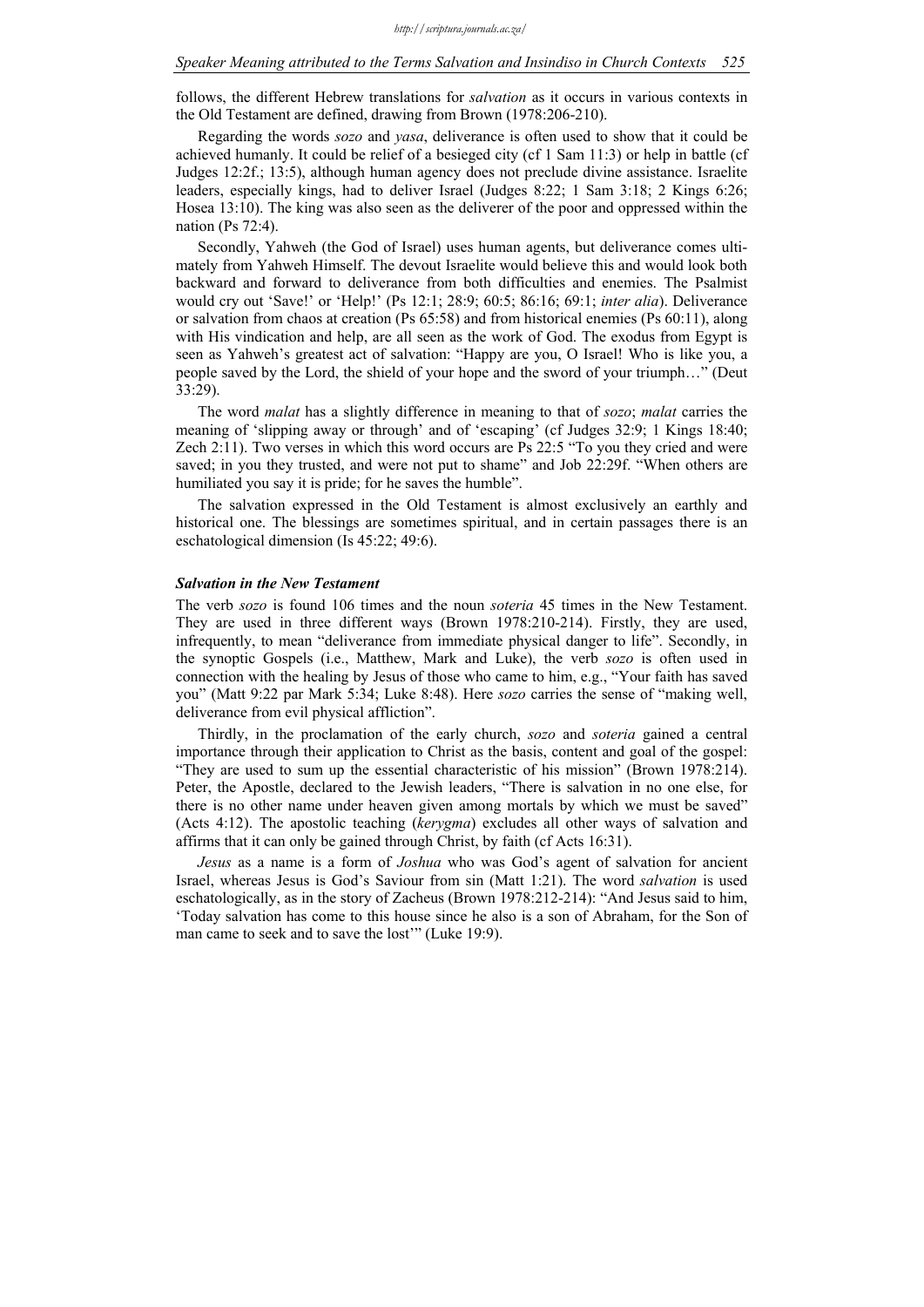Paul, the Apostle, reveals the goal of his ministry as bringing the good news of salvation to as many Jews and Gentiles as possible through preaching the gospel (Rom 1:15; 11:14; 1 Cor 9:22; 10:33; 1 Thess 2:16). He was very aware that present and future salvation were closely related; according to Brown (1978:214), the very fact that Christians have already been saved makes the expectation of final eschatological salvation a greater certainty.

The rest of the New Testament emphasized the central place of salvation (Brown 1978:216). See, for instance, 1 Tim 1:15: "The saying is true and worthy of full acceptance that Christ Jesus came into the world to save sinners – of whom I am the foremost".

#### *'Save' in the Old and New Testaments*

Cruden's concordance of the Bible (Irwin, Adams, and Walters 1971:565-566) reveals that the verb, *save,* is used in a particular way in both the Old and New Testaments. The subject is usually the divine person, God or Jesus Christ, and the object is usually human. Old Testament examples include "Thus the Lord saved Israel that day from the Egyptians…" (Ex 14:30); "…the Lord does not save by sword and spear; for the battle is the Lord's…" (1 Sam 17:47); and "…that your way may be known upon earth, your saving power among all nations…" (Ps 67:2). Examples from the New Testament would be "For by grace you have been saved through faith and this is not your own doing; it is the gift of God" (Eph 2:8) and "…much more surely, having been reconciled, will we be saved by his life" (Rom 5:10b).

The definition of the word *save*, according to this concordance of Cruden, is (i) "to preserve from danger" and (ii) "to deliver from sin and its consequences". The concordance reveals that the term *saved (ones)* (of which the Zulu equivalent is *abasindisiwe*) is never used to designate Christians or describe their spiritual status. Rather, followers of Christ are described as 'disciples' in the gospels (Matt 10:1, Mark 5:31, Luke 6:13); they are also described as 'believers' (Acts 5:12, 11:21, 1 Tim 4:12). It was at Antioch that these disciples were first called 'Christians' (Acts 11:27). A common designation of the followers of Christ in the letters of Paul is that of 'saints' (Rom 1:7, 1 Cor 1:2, Phil 1:1, Col 1:2).

Accepting that all religions attach differing significance to salvation, it is important to clarify the distinctiveness of a specifically Christian approach to salvation. This distinctiveness lies in two areas: firstly, the life, death and resurrection of Jesus Christ and, secondly, the specific form of salvation, constituted by Christ. As mentioned before, it appeared that certain isiZulu-speaking Christians in the region in which the first author serves as priest have assimilated some of their cultural beliefs – namely the 'veneration' of ancestors – into their Christian beliefs and that, in reaction to this, other isiZulu-speaking Christians have added an extra meaning to the term *salvation*, namely a denouncement of certain apparently evil cultural practices, particularly those pertaining to ancestors.<sup>4</sup> The next section contains a discussion of the methodology used to ascertain whether or not this was indeed the case.

 $\frac{1}{4}$  Note that certain sectors of the isiZulu-speaking church require more than the denouncement of cultural practices pertaining to ancestors in order for a person to be deemed 'saved'; it is commonly known that in some denominations or congregations, there are dress code prohibitions, particularly for women (for example, saved women do not wear trousers, jewelry or make-up), and also dietary prohibitions (such that saved ones do not eat pork products). Whereas we acknowledge that these prohibitions are also central to some isiZuluspeaking Christians' definition of *salvation* and insindiso, the focus in our study is on those prohibitions related to the ancestors, as it appeared to us that the latter prohibitions were those causing the most disagreement among the Zulu Christians with whom we have contact.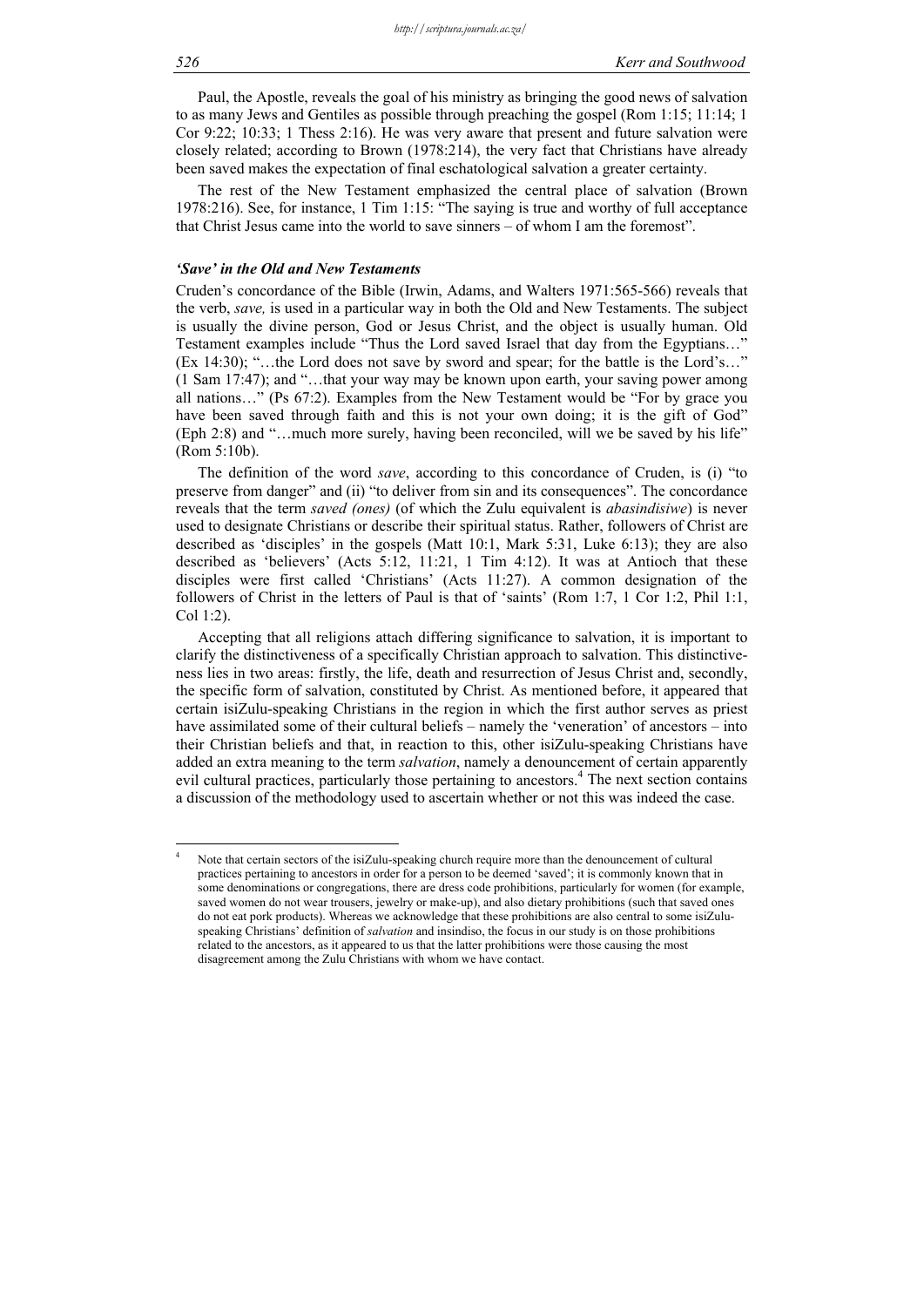### **Research Methodology**

#### *Data collection*

A questionnaire on matters pertaining to salvation and the English and isiZulu terms associated with it was devised to assess the perceived differences between and the connotative meaning of various terms. This questionnaire formed the basis of semistructured interviews with nine mother-tongue speakers of isiZulu. The questionnaire comprised the following 10 questions:

- 1. Uqondani umuntu uma ethi 'Ngisindisiwe'? What does a person mean when he/she says, 'I am saved'?
- 2. Nkokucabanga kwakhe lithini iBhayibheli ngendaba yokusindiswa? In your opinion, what does the Bible say about being saved?
- 3. Ngabe leli gama elithi, *ukusindiswa* linemiqondo ehlukene yini kumaKristu? Does the term *to be saved* have different meanings amongst Christians?
- 4. Uma linemiqondo ehlukene, umehluko ukuphi? If there is no single meaning, what are the differences?
- 5. Yini eyenza amaSheshi namaRoma angalithandisisi kahle leli gama loku *sindiswa*? What causes Anglicans and Roman Catholics not to like the term *to be saved*?
- 6. Abangasekho (amadlozi) abenzelani abantu abangamaZulu nabaseAfrika bonke? What do the ancestors do for African people, especially isiZulu-speaking people?
- 7. Ngabe amadlozi asebenza ngokufanayo yini kubantu abangamakholwa nalabo abangakholwa na?

Do the ancestors function in the same way for both believers and non-believers?

- 8. Kungani indaba yabangasekho amakholwa engayikhulumi nje obala? Why is it that many (Christian) believers do not speak openly about the ancestors?
- 9. Likhona yini igama elingcono kunaleli loku *sindiswa* elingasetshenziswa ukuze kunciphe ukwehlukana phakathi kwamaKristu na?

Is there a better term than *to be saved* that will lessen division amongst Christians?

10. Ukhona yini umehluko ekusebenziseni igama lokusindiswa phakathi kwabamhlophe nabamnyama na? Uma ukhona uchaze.

Is there a difference in the way white and black people use this term? If there is, please explain.

Four of the interviews were conducted in isiZulu, as these four interviewees were not very proficient in English, and using isiZulu enabled them to express themselves in words that are an integral part of their culture. Those who agreed to be interviewed in English were highly proficient in English; they did, however, occasionally make use of code switching in order to express themselves more clearly.

The interviews were all conducted privately with no one else present. An explanation was given as to the purpose of the interview and no one who was approached refused to be interviewed, even though the subject was of a fairly controversial nature, which could have involved some perceived risk to those participants who were members of the first author's parish.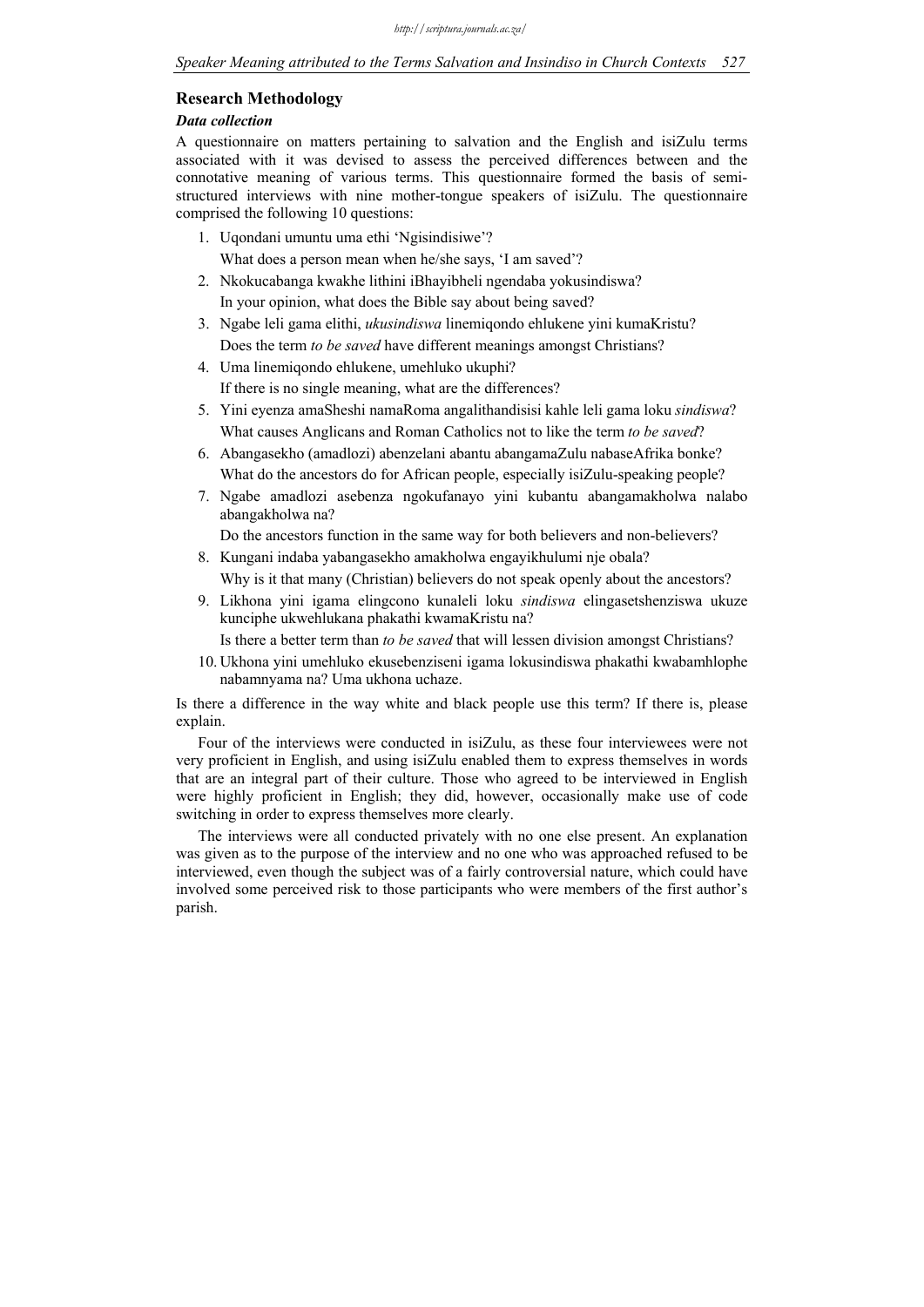### **The Participants**

The research necessitated that the interviewees be mother-tongue speakers of isiZulu. They were chosen with the specific intention of covering a reasonably wide spectrum of opinion. The characteristics borne in mind during participant selection were age, church affiliation, and level of theological literacy. Nine participants (six males and three females) were selected; reasons for the limited number of participants are that the study is exploratory in nature and that the interviews were semi-structured and as such rendered lengthy answers (indeed, more discussion than mere question-answering took place) which had to be transcribed verbatim, a laborious process. Participants ranged in age from 24 to 63 years; six were Anglican and three non-Anglican; five were theologically literate whereas four had no formal theological training. There were three clergy and six lay people. A summary of participant characteristics appears in Table 1. All the participants were previously known to the first author and resided in the geographical area in which he worked as priest.

|                                   | <b>Denomination</b>                                     | <b>Theological training</b>                                                                                                                                                       | Approxi-  |
|-----------------------------------|---------------------------------------------------------|-----------------------------------------------------------------------------------------------------------------------------------------------------------------------------------|-----------|
|                                   |                                                         |                                                                                                                                                                                   | mate age  |
| Ms AB <sup>a</sup>                | Zionist                                                 | None                                                                                                                                                                              | 20s       |
| $\text{Ms } \text{CD}^{\text{a}}$ | Methodist                                               | None                                                                                                                                                                              | 20s       |
| $Ms\,GH^a$                        | Anglican                                                | None                                                                                                                                                                              | early 40s |
| $MrEF^a$                          | Anglican                                                | None                                                                                                                                                                              | 60s       |
| $MrIJ^b$                          | Anglican (with Roman<br>Catholic background) $\text{c}$ | Catholic Seminary, for 5 years. (Mr.<br>IJ is not yet ordained in the<br>Anglican church; for that to take<br>place, he will have to receive<br>further training as an Anglican). | 30s       |
| $Mr KL^b$                         | Anglican (with Pentecostal<br>background) <sup>d</sup>  | Bible College, for three years full-<br>time.                                                                                                                                     | 40s       |
| Pastor MN <sup>b</sup>            | African Evangelistic Church                             | Ordained pastor                                                                                                                                                                   | 50s       |
| Rev OP <sup>b</sup>               | Anglican                                                | Postgraduate (PhD in Theology)                                                                                                                                                    | 50s       |
| $Rev$ $QR^b$                      | Anglican                                                | Ordained (after completing a formal<br>course in theological studies)                                                                                                             | 50s       |

Table 1. Summary of characteristics of the 9 participants Table 1. Summary of characteristics of the 9 participants

<sup>a</sup>Interview language isiZulu; <sup>b</sup>Interview language English. <sup>c</sup>Mr IJ was raised Roman Catholic and was intent on becoming a Roman Catholic priest. However, a problem arose which prevented him from being ordained, after which he decided to become an Anglican and was received into membership of the Anglican Church. <sup>d</sup>Mr KL was raised Pentecostal and his theological training was Pentecostal. After completing this training, he decided to become an Anglican and was received into membership of the Anglican Church.

### **Data Transcription and Analysis**

The nine interviews were audio-recorded and later transcribed orthographically. The isiZulu parts of the interviews were then translated into English. The responses to question groups (Questions 1-2, 3-5, 6-8, 9, and 10) were then collated and analyzed qualitatively, in order to inform the research question. The analysis was carried out within the framework of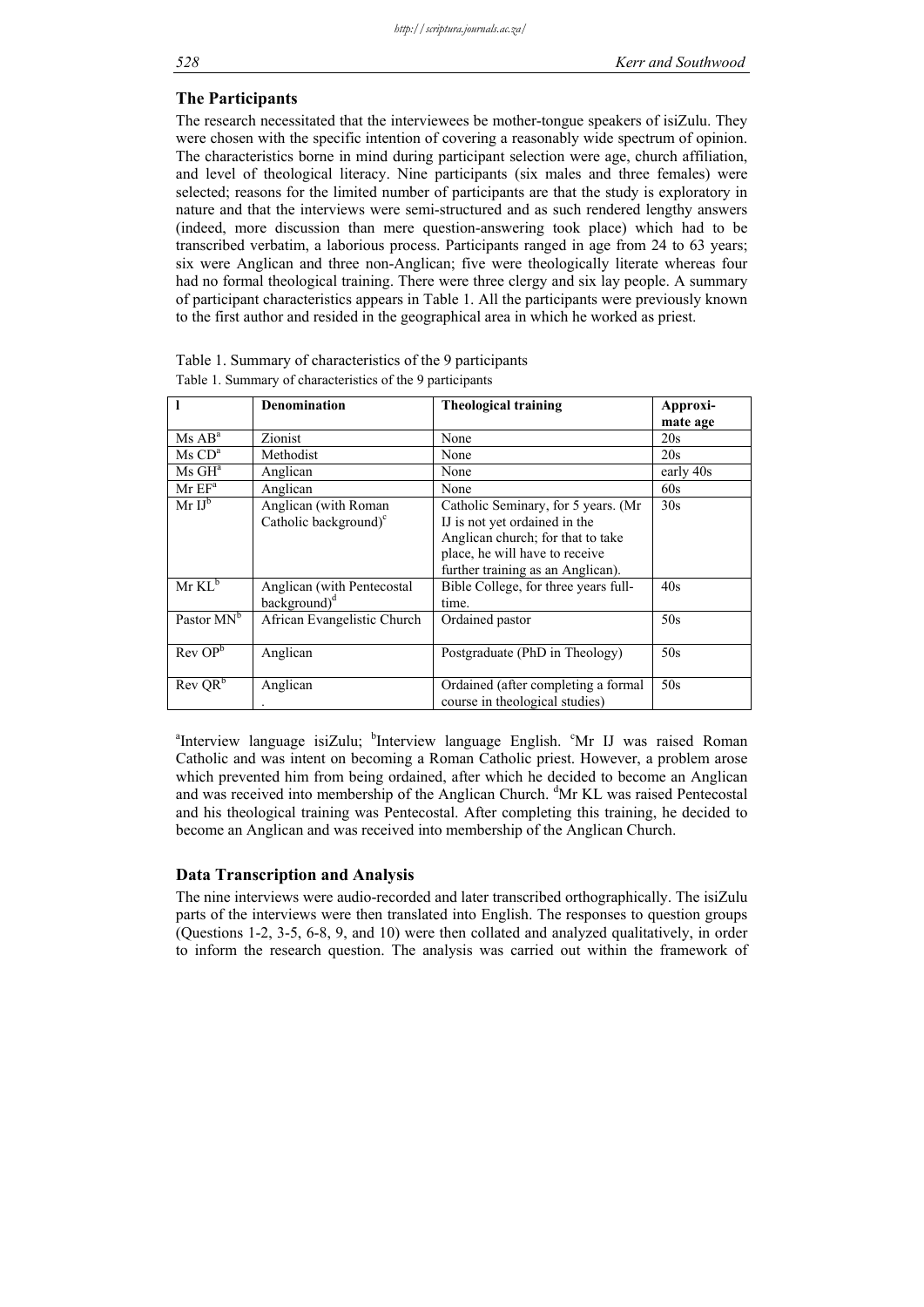### *Speaker Meaning attributed to the Terms Salvation and Insindiso in Church Contexts 529*

Bolinger's (1980) exposition of so-called loaded words, to which we return later. The patterns and themes found in the responses to the various question groups were identified. The results of this analysis are presented in the next section and discussed in the section thereafter.

### **Results**

### *Questions 1 and 2: The meaning of to be saved in general and according to the Bible*

The first two questions of the questionnaire aimed to clarify the interviewees' personal understanding of the term *to be saved*, including their knowledge of the biblical use of the term. All but one person answered by referring to the inner change that happens in people who are said to be saved. Five interviewees used the phrase *(to) separate (themselves from sin or evil)* in their answer to Question 1, implying what clearly emerges later in the interviews, namely that to be saved, a person would cut him/herself off from certain beliefs and practices deemed inappropriate for the saved. For example, in this regards, Ms AB said: "The Bible says that you must leave behind everything that is of the world; other gods and everything that you did and then you must serve God."

In answering Question 2, several interviewees quoted Bible references, the most common being Matt 1:21 which says that Mary's son was to be named Jesus, "for he will save his people from their sins". Those without theological training spoke mostly in general terms about how the Bible requires people to believe and trust, and about the need to live a lifestyle in keeping with one's profession of faith. For example, Ms CD said, "Eh, on the matter of being saved, the Bible tells us a lot. If we read the Bible, we hear that to be saved, a person who is saved no longer associates with other people. We [black – NK&FS] people, when we think of this word, we think of separating ourselves."

Only the theologically trained spoke clearly about salvation as being God's work. For instance, Rev OP said, "He is coming to provide salvation for humankind, so for me that is where the whole thing begins. The mission of Jesus Christ is that of bringing about wholeness, salvation, well-being to the world, to every human being." By contrast, those without theological training emphasized the common perceptions about saved people and what they do; for example, Ms CD said, "Eh, I myself think that if a person says s/he is saved, s/he means that s/he has accepted Jesus. She is born again. It happens that you get a person who is living a life that is not right. S/he is doing things that are not proper/fitting. God does not like them. If s/he has separated him/herself form all those things, s/he is saved, s/he is living a new life, s/he has left the evil that s/he is doing. I think it means something like this."

One interviewee, Ms GH, did not answer the question directly but expressed her disapproval of the way the 'saved people' behave towards people like herself, who are deemed not saved and who come from traditional churches. When asked, "What does a person mean when s/he says, 'I am saved?'", she immediately responded with "*Uqonda ukuthi unokukholwa okuncono kunokwami, engingasindiswanga* [S/he means that her/his belief is better than mine, because I am not saved – NK&FS]."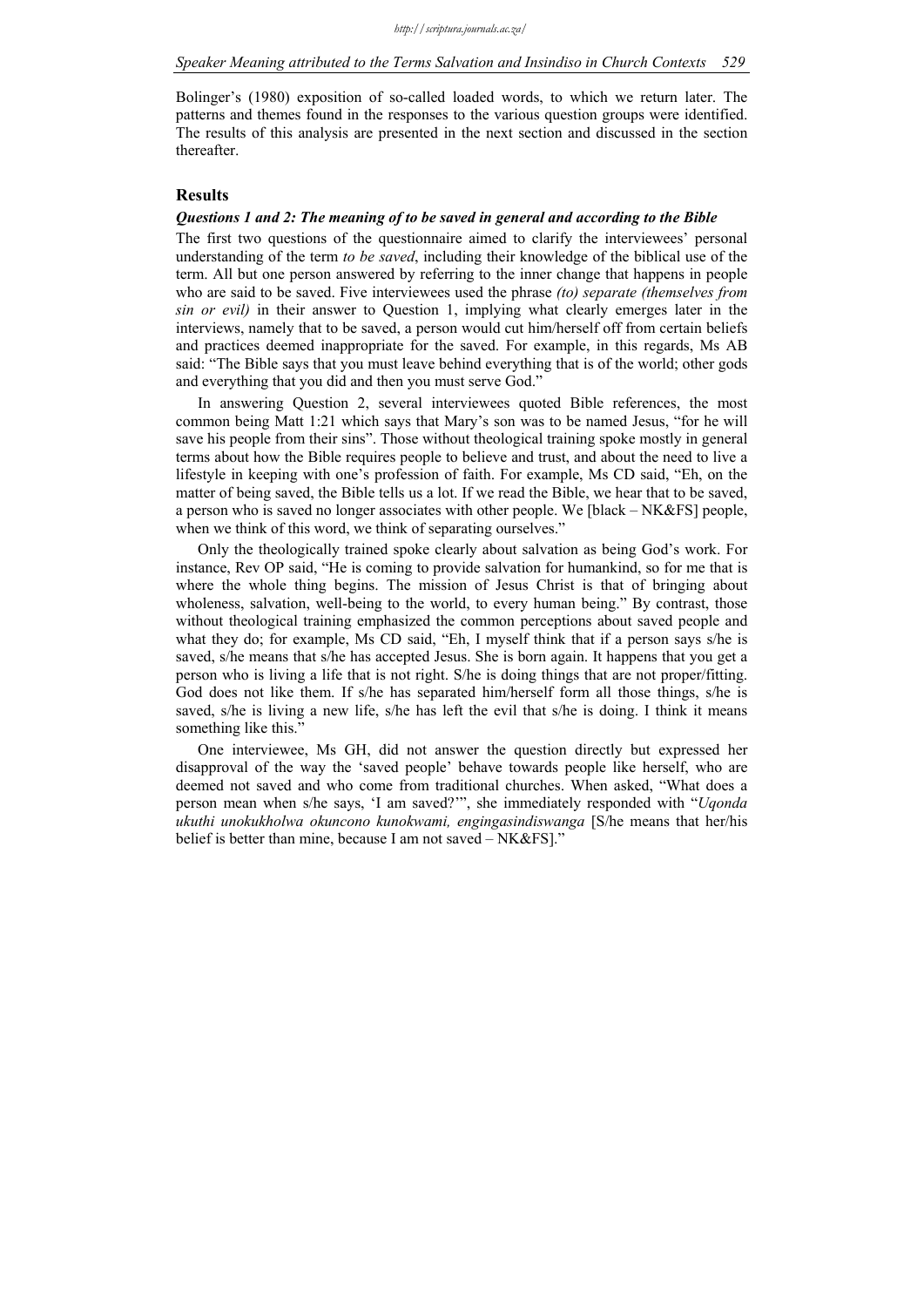### *Questions 3, 4 and 5: Different interpretations by different Christians of the term to be saved*

The answers to Question 3 were somewhat varied, but mainly emphasized the broad differences between people from traditional churches, on the one hand, and *abasindisiwe* ('the saved ones') and Pentecostal churches, on the other. Those who are saved do not 'do' certain things, some mentioning that these prohibited activities include cultural practices. For example, Ms AB said, "The difference between these Churches is that the saved, they have this, that the departed, it is finished with them. In other congregations, you find that they believe that people who have died still live with them, even though they are not with us. These are the different meanings of this thing about being saved." Mr IJ introduced the concept of the 'ownership' of the term *to be saved*, saying, "Pentecostals think salvation belongs to them, because usually they go around telling people that, 'I have been saved, and I am not doing this and that'." He also said, "They think it's their word, salvation is theirs, *ukusindiswa kungokwabo* ['to be saved/salvation is theirs' – NK&FS], and no one else can be saved. They go around, it's like boasting."

The contested nature of the term began to come to the fore in answers to Question 3, as an element of resentment emerged that certain churches use the term in an exclusive and apparently judgmental way. In this regard, consider the response of Ms GH: "The difference is that, if you say you are saved, in that way you are telling me that your belief is better. You are full of criticism."

Answers to Question 4 revealed further emphasis on the judgmental attitude of *abasindisiwe* and of the negative attitudes to culture of *abasindisiwe*. For example, Mr IJ said, "There is that difference between us and them. Sometimes when you go to these churches, Pentecostal churches, you will feel that you are not welcome, because people will stand there and boast saying Jesus Christ is their Lord, and what is a visitor is going to say now? Instead s/he will just sit down and not say anything."

Question 5 is where many of the interviewees revealed their dissatisfaction with the term. To a greater or lesser extent, all the interviewees maintained that, according to *abasindisiwe,* the issue of ancestors defines one's status as either saved or not saved. Those interviewees who are personally more comfortable with involvement in ancestral practices spoke in resentful terms of those who are *abasindisiwe* and those who adopt a condemnatory attitude to others. They particularly resent the assumption that anything cultural is bad and that the ancestors who they hold in high esteem are condemned as demonic, which is seen as the ultimate insult for people who revere their ancestors. In this regard, Ms AB said, "I see that they speak badly about the ancestors, the saved ones, especially that if you worship the ancestors, you are worshiping the idols and all that." Ms CD said, "It happens that these are Churches that say they are saved; they don't sacrifice to the ancestors, they don't believe in the ancestors. They speak badly of our culture and customs, we Roman Catholics and Zulus, because we praise the departed." Rev OP said, "I think the superior kind of mentality that or … how can I put it? The way those who claim to be saved come across to Anglicans and Catholics and others, is very offensive in that they come claiming to be better Christians than them. And I think it does offend other people who are actually doing their best to serve God within the parameters of what they understand; to get someone else coming and saying to them, 'You are not saved, because of this and this'. And I think that is what really offends many Anglicans."

Those who are more inclined to an evangelical theological position (Mr KL, Rev MN, Rev OP, Rev MN and Pastor QR) do have strong opinions on the inappropriateness of ancestral practices but also maintain strongly that *abasindisiwe* are insensitive to this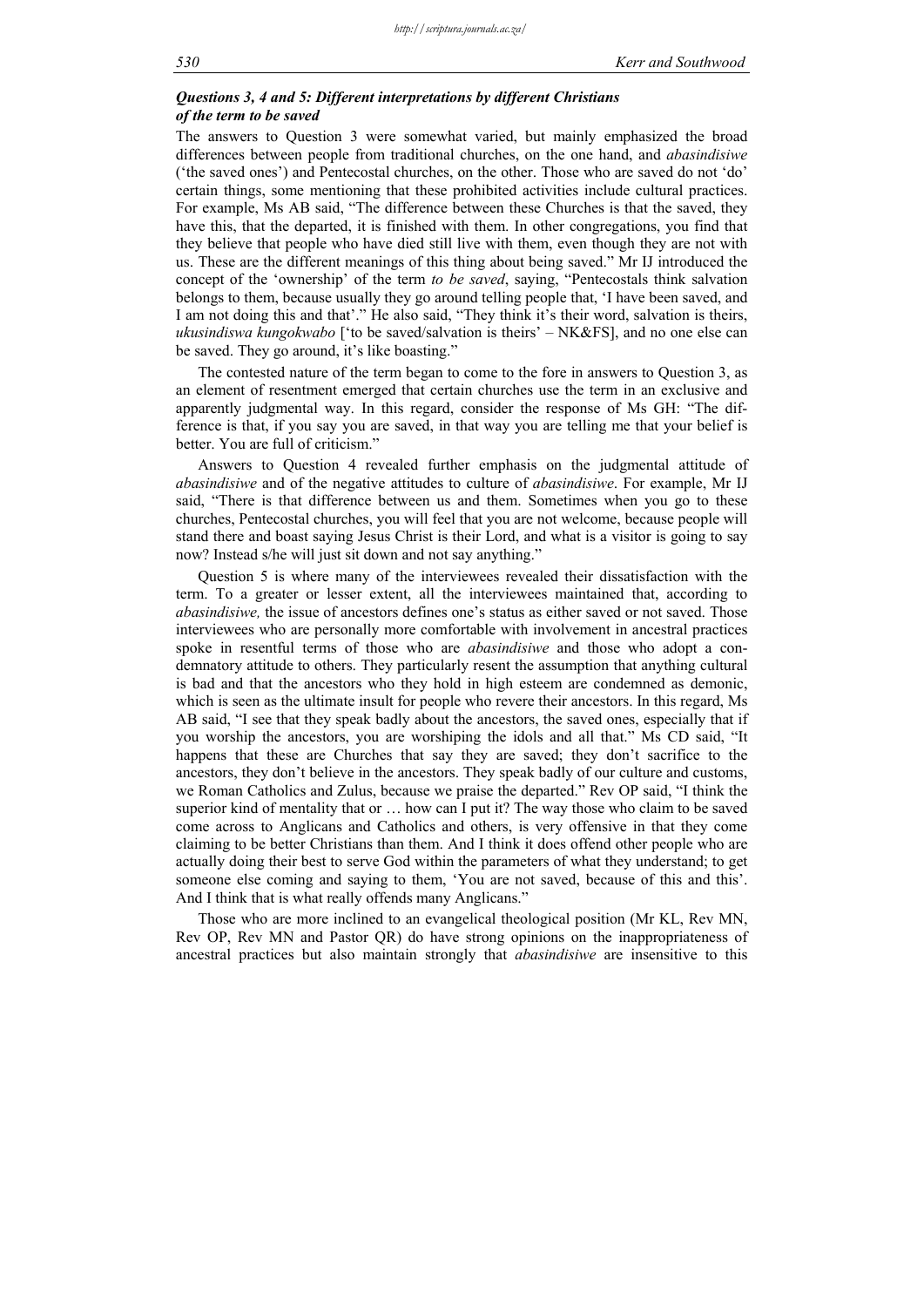subject of culture and ancestors, which is an integral part of the community life of most isiZulu-speaking people. In this regard, Mr KL said, "It is a word which has been used in many situations and the writings of the main-line churches and in charismatic churches – you will find it used. But we must use it properly – not to bash other people with it." Most of the interviewees agreed that the difficulties associated with the term *to be saved* are exacerbated by a condemnatory and judgmental attitude of *abasindisiwe*.

### *Questions 6, 7 and 8: Opinions on ancestors*

These questions were designed to clarify the role and reveal the significance of the ancestors in the lives of people in the isiZulu-speaking community in relation to the term *to be saved*. Those interviewees who were involved in ancestral practices at the time of the interview, spoke about the importance of their ancestors to them and of how intimately involved the ancestors are in their lives – how they guide, protect, intercede, mediate and provide for their people in very practical ways. For example, Ms AB said, "Eh, I myself say that is my belief, I believe that they protect me. Even when I am in an accident, I am protected. They give me good fortune and many other things and even if I need a job, I will find it because of them" and Ms CD said, "A person who does good things on earth, then becomes an ancestor, does s/he do good for those who are left behind? Mm, now how is one blessed by an ancestor? What do they do for one? Mm, they bring good fortune or they get work for you."

Some interviewees argued from a theological position that culture and religion are inseparable. In this regard, Mr IJ said, "For me personally, I believe that when God created us, he made us have different cultures. For example, I am a Zulu person; the whole of my background is for a Zulu. I grew up as a Zulu. We Zulus have got our own cultures. We keep our own cultures. We honour the dead, we slaughter for them. And there are people who are not Zulus, like coloureds, whites and Indians; these people also, each race has got its own culture s/he is keeping. Like some people, they go to a grave and place flowers on the grave, to remember and honour their fathers and mothers, because I believe that I have got a person like my mother and my father who raised me in a good way." Also consider in this regard Mr EF's statement that "we have grown up with traditional customs as Jesus did traditional things as well."

Those who approve of ancestral practices emphasized the need to separate these "issues of home" from 'church matters'. This is the reason given for congregants not bringing the issue of ancestors to church. For example, Ms AB said, "I see that it is an important matter of the home, not something you preach about. What is important is that we worship/serve the ancestors at home; when we are at church, we worship/serve God."

Those who do not approve of ancestral practices were divided as to whether the ancestors wield real power or whether they are part of superstitious views of life. For instance, Rev QR said, "Well, frankly, they don't do anything for them. *Amadlozi* ['the ancestors' – NK&FS] do not do anything for the people who are the Zulus. But in as far as religion is concerned, it helps them to cope with life, to cope with issues, to cope with things that are too difficult for them to comprehend or understand. And they make an appeal to their ancestral spirits for comfort", whereas Past MN said, "I would say the spirit of *amadlozi* is real and this is a spirit." He continued, "This ancestral thing is a devil thing. You know, I was once a *sangoma*, before I became a Christian. I know all about their practices and lot of things in their world."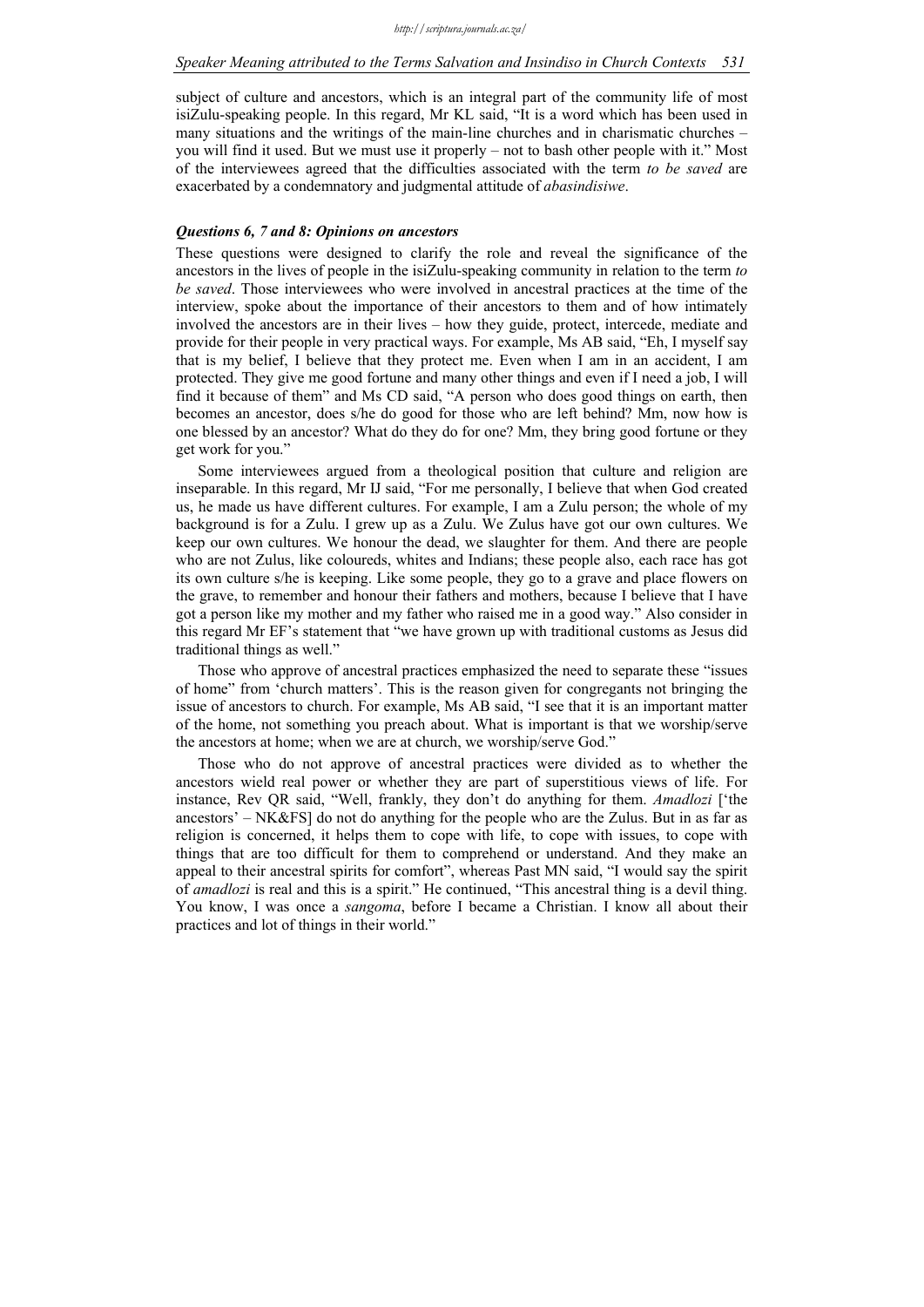### *Question 9: Alternatives for the term to be saved*

It has been noted that most of the interviewees have agreed on the need for greater sensitivity in the use of language and in the attitude of *abasindisiwe* toward other church groupings. Most of those who felt threatened by the use of the term *abasindisiwe* would like a term other than the one in question to be used. The exception was Mr IJ, who wanted the more traditional churches to stake their claim to this term. In keeping with this attitude, he believed the term should be rehabilitated rather than finding alternative terms: "So we need to rehabilitate this word, not let anyone own this word, but let everyone own this word". Most of those interviewees who believe in the importance of salvation wanted the term to be rehabilitated and for it to continue in use, but with a better understanding of it among church people of various denominations. For example, Rev OP said in answer to the question as to whether there is a better term, "I don't think there is, and even if we can come up with the new one, I don't think it would actually make any difference. Because as it deals with the same questions, I think it would still land us where we are. I think for me is finding ways of actually talking about the same thing, but communicating in such a way that people are able to understand what you are saying. When you talk about those issues of salvation, do not be judgmental to people or make them feel that because they still believe in ancestors ... I think it is the attitude of being judgmental that offends people, in such a way that they want to close their ears when you talk."

### *Question 10: Different interpretations by white and black Christians of the term to be saved*

There was a definite difference of opinion in the answers to Question 10. Some interviewees believed that because of the cultural issues implied in the use of the phrase *to be saved*, there was a distinct difference in the way the term is used by black and white people. These opinions tended to be from those who were more sympathetic to ancestral practices. For example, Mr EF said, "Maybe their belief is not the same as ours. Maybe they do not have customs like us. If a black person tells me that s/he is saved, I know that s/he is against the departed." Ms AB said, "Yes, I see a difference because black people, they are the ones who use it a lot. I have never heard a white person say, 'I am saved.'"

In contrast, those interviewees who were less sympathetic to ancestral practices did not feel there was a difference in the way the term was used. Mr KL was ambivalent. He said, "There should be no difference in its use by black and white people because all need to be saved from our sins and the wrath of God. There is a difference, however, because black people often associate it with the need to disassociate themselves from ancestors." Rev QR said, "Well, there is no difference. I happen to serve in both black and white communities. I don't think the term is used differently. In both cultures, it is used to denote a difference between just having faith in God or believing in any god and the God who is able to influence us and the God that is able to change our lives and a God that is able to have a personal relationship with us. The word *saved* to both black and white begs the question that follows, 'Who saved you?' and it would have been this God who can do something for me in space and time… If I just say, 'I believe', it does not necessarily say, 'I have any relationship with God', but if I say 'I am saved', it means complete reliance on God."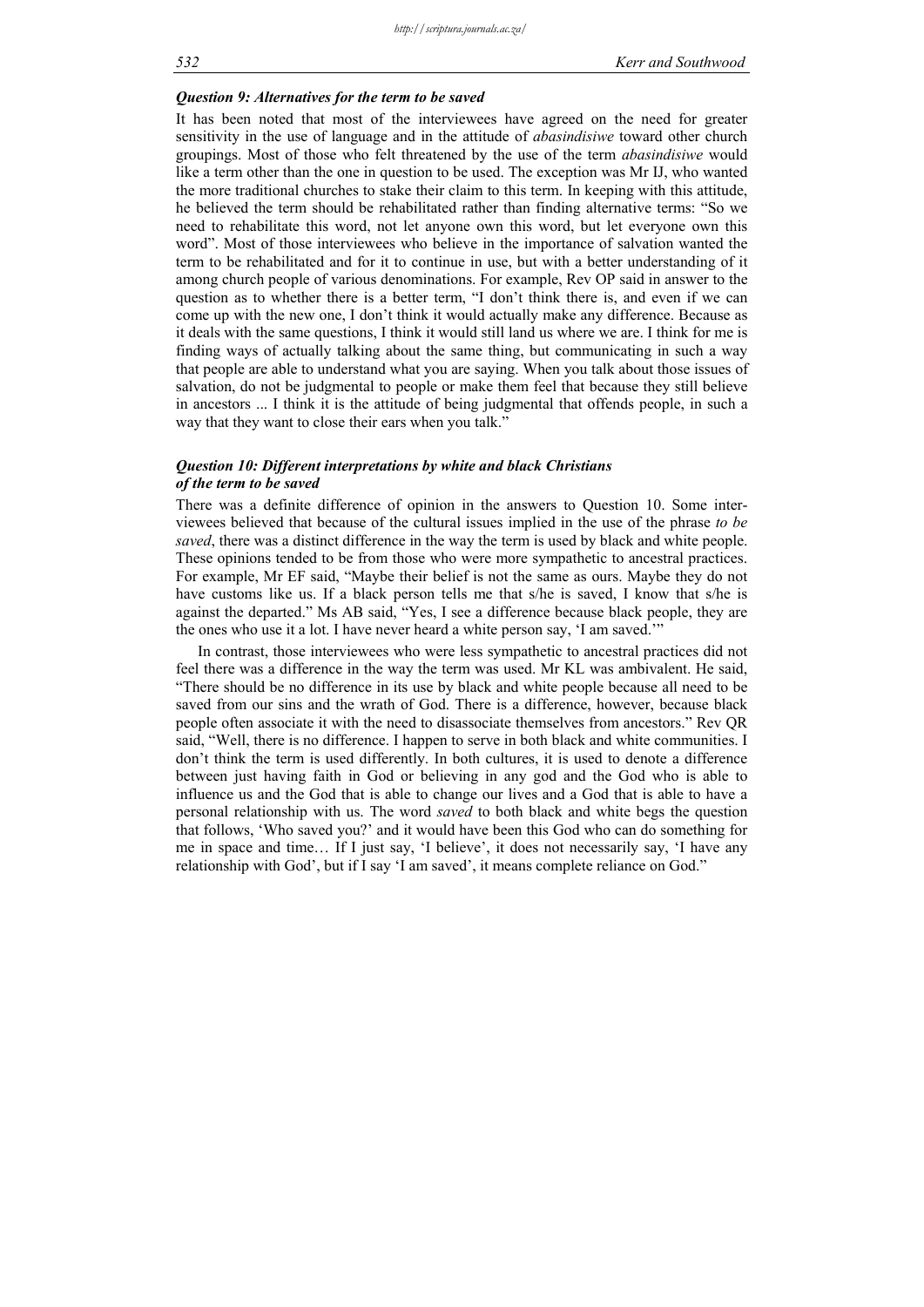#### **Discussion**

1 5

#### *To be 'saved/ukusindiswa' can be a loaded term*

Bolinger (1980:68-87) maintains that language is seldom neutral and that it can be used in an extremely biased way. Words can pick up an extra 'ingredient' of semantic material when moving from one context to another. This ingredient can be irrelevant to the central meaning of such words. Bolinger (1980:72) gives the example of units of measurement: *hands* for horses, *fathoms* for water depth, and *knots* for speed on water. In each case, there is an assumed association, which is the extra 'ingredient' referred to by Bolinger.

This assertion of Bolinger's is applicable to the terms under consideration. The interviewees expressed the opinion that *to be saved/ukusindiswa* has, in certain senses, picked up such an extra ingredient. These terms have been appropriated by a particular ecclesiastical grouping in the geographical area concerned, which – by adding an extra ingredient – has narrowed the meaning of the terms. The conventional linguistic and theological meaning of *salvation* is already a 'complex notion' (McGrath 1997:386-420). The more recent, narrower meaning of the term, as used by certain isiZulu-speaking Pentecostals and Evangelicals (the so-called *abasindisiwe*), implies and assumes an exclusive, specific, validating spiritual experience which then precludes any involvement with ancestral practices. Consequently, one is viewed as being saved only if one denounces certain evil cultural practices, particularly those pertaining to ancestors. According to some members of these latter church groupings in the geographical area in question (and possibly outside of this area as well), the narrower meaning of *salvation* is the only correct one, and therefore, in their opinion, their use of the term is the only legitimate one. This type of semantic change is called 'semantic narrowing', defined by Nordquist (2008) as "the process by which a word's meaning becomes less general or inclusive than its earlier meaning". This narrowing of meaning is similar to the one that *hound* underwent: In Old English, *hound* (then *hund*) meant '(any breed of) dog', whereas in Modern English, *hound*  refers to a particular breed of dog (Shukla and Connor-Linton 2006:285). However, whereas the meaning of the English word *hound* narrowed on a global scale, the meaning of *to be saved/ukusindiswa* has not undergone such wide-spread change: white Englishspeaking Christians are in general unaware of the semantic narrowing in this case, and some black isiZulu-English bilinguals who are aware of the narrowing disapprove and use *salvation* as having its original, broader meaning also found in and confirmed for them in *An Anglican Prayer Book 1989/Incwadi Yokukhuleka YaseSheshi 1989*. 5

The most frequent form of the root word *save* occurring in *An Anglican Prayer Book 1989* (35 times) is the word *salvation*, used, amongst others, in the following different ways: *salvation in Christ Jesus* (p. 282), Readings); *giver of health and salvation* (p. 502 par. 29) and *the salvation of humankind* (p. 190 par. 54). *Saviour* is the second most used form of the root word *save* in *An Anglican Prayer Book 1989* (24 times), as in the following: *most merciful Saviour* (p. 541 par. 26); *Saviour of the world* (p. 77 par. 9) and *their King and Saviour* (p. 175 par. 25). Another use of the root word *save* is seen in the word *saving*, which describes the action or work of Christ, as in the following examples: *Christ's saving victory* (p. 18 par. 1); *your saving love* (p. 264, collect) and *his saving grace* (p. 399 par. 101). The word *save* itself is also used predominantly in the Lord's Prayer, which is repeated thirteen times in many different parts of the prayer book – *save us from the time of trial* (p. 49 par. 24, for example). Other ways in which the word *save* is used include *you delivered and saved the world* (p. 170, collect); *he saved the human race* (p. 182 par. 36) and *saved through Christ for ever* (p. 588 par. 39). The translation from English to isiZulu is consistent throughout the isiZulu version of *An Anglican Prayer Book 1989*, namely *Incwadi Yokukhuleka Yasesheshi 1989*: *salvation* is translated as *insindiso*; *Saviour* as *Umsindisi*; *saving* as *sindisayo*; *save* as *sindisa*; and *saved* as *sindisiwe.*

It should be noted at this point that certain Anglican prayer books contain reference to not only salvation, but also ancestors. Bediako (1995: 229) mentions that in the (Anglican) Church of the Province of Kenya's *A Kenya Service of Holy Communion* (1989), there is a prayer giving thanks for the lives of the departed in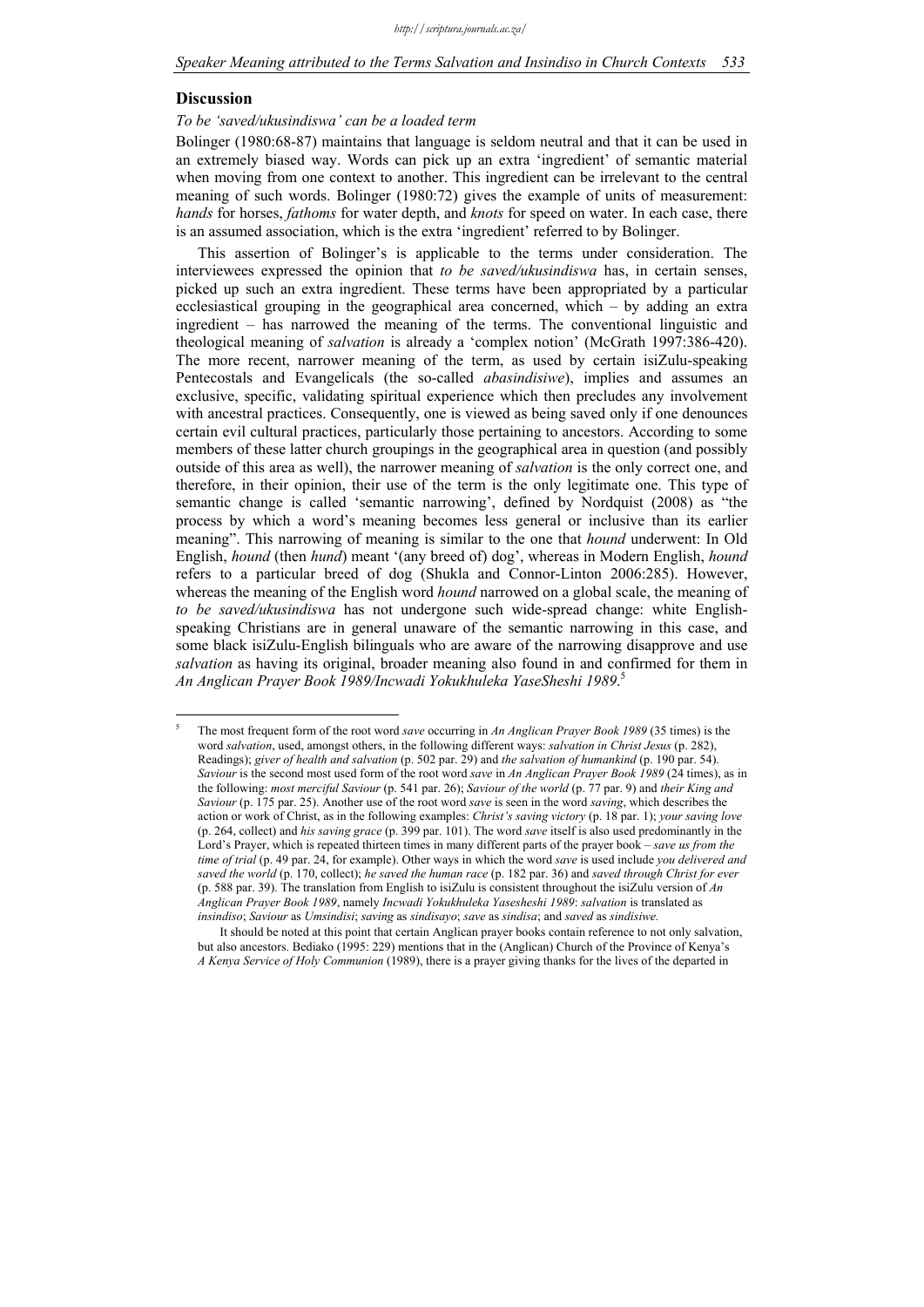As was shown previously, salvation is a multi-faceted concept; and the term *salvation*  and related ones are equally complex. Some interviewees felt that the narrow meaning of this term is discriminatory against those who honour their ancestors in the traditional ways, and that this term is used to denigrate them as members of traditional churches or as people for whom the cultural practices concerning ancestors are important. According to the interviewees, the use of this term emphasizes the fact that the *abasindisiwe* perceived their own faith as being superior to that of members of traditional churches. The use of the term *abasindisiwe* ('the saved ones') has therefore become the name given by some to an ecclesiastical grouping within the broad church context, which perceives itself as being qualitatively superior to other groups. As was pointed out by Mr IJ, this is reflected in an attitude of the ownership of this term by *abasindisiwe*. What used to be a term referring to the redemptive work of God in the history of the Jewish people, culminating in Christ's life, death and resurrection and looking forward to his *parousia* at the end of time, has, due to selective semantic narrowing, become a loaded term referring, for some, to a certain spiritual experience of a particular ecclesiastical grouping.

Bolinger (1980:86-87) also draws attention to the use of the passive voice which, he claims, is more open to bias than the active voice. He gives as example *The reports were handed in* (from which the agent, *students*, is omitted) versus *The students handed in the reports* (in which the agent is expressed). As stated by Bolinger, there is nothing deceitful about omitting the agent *per se*. In fact, it is useful if the agent is already known or if it does not matter. However, bias enters when the passive is used to conceal the agent. Furthermore, some implicit passive constructions lack a normal place where the agent might be revealed, as can be seen in the sentence *He is one of the chosen.* It would be natural to ask, 'Chosen by whom?' However, if *He is one of the elite* is said, a superiority free of any granting agent is assumed. The hearer is invited to suppose that it is by heredity or by divine grace (Bolinger 1980:86-87).

These examples of Bolinger are directly relevant to the first question in the interviews, namely "what does a person mean when s/he says, 'I am saved?'" When using the word *saved*, the Bible seldom, if ever, uses the passive form. This is also true of *An Anglican Prayer Book 1989/Incwadi Yokukhuleka YaseSheshi 1989*. The conclusion, therefore, is that the term *saved/sindisiwe* is at times used in a biased manner with the agent of salvation omitted or relegated to seeming irrelevance, in such a way that the focus is on the recipient of this status. This further emphasizes this status as being superior, and subtly shifts the emphasis onto the recipient rather than the provider, who in this case is God.

Christ which reads: "Gracious Father we heartily thank you for our faithful ancestors and all who have passed through death to the new life of joy in our heavenly home. We pray that surrounded by so great a cloud of witnesses, we may walk in their footsteps and be fully united with them in your everlasting kingdom." Later in the service, the introduction to the Sanctus reads: "Therefore with angels and archangels, faithful ancestors, and all in heaven, we proclaim your great and glorious name...

Also in the Catholic publication *The Sunday Missal* (1977), terms related to salvation occur frequently. For instance, *salvation* occurs 186 times, *save* 108 times, *saved* 67 times and *saving* 48 times. Examples of such occurrences include *the salvation you won for us* (p. 277, Opening prayer), *bring us salvation* (p. 291, Prayer over the Gifts), *save us, Lord our God, and gather us together from the nations* (p. 291, Entrance Antiphon), *you will all men to be saved* (p 829, Opening Prayer) and *let your saving love grow within us*  (p. 326, Prayer after Communion).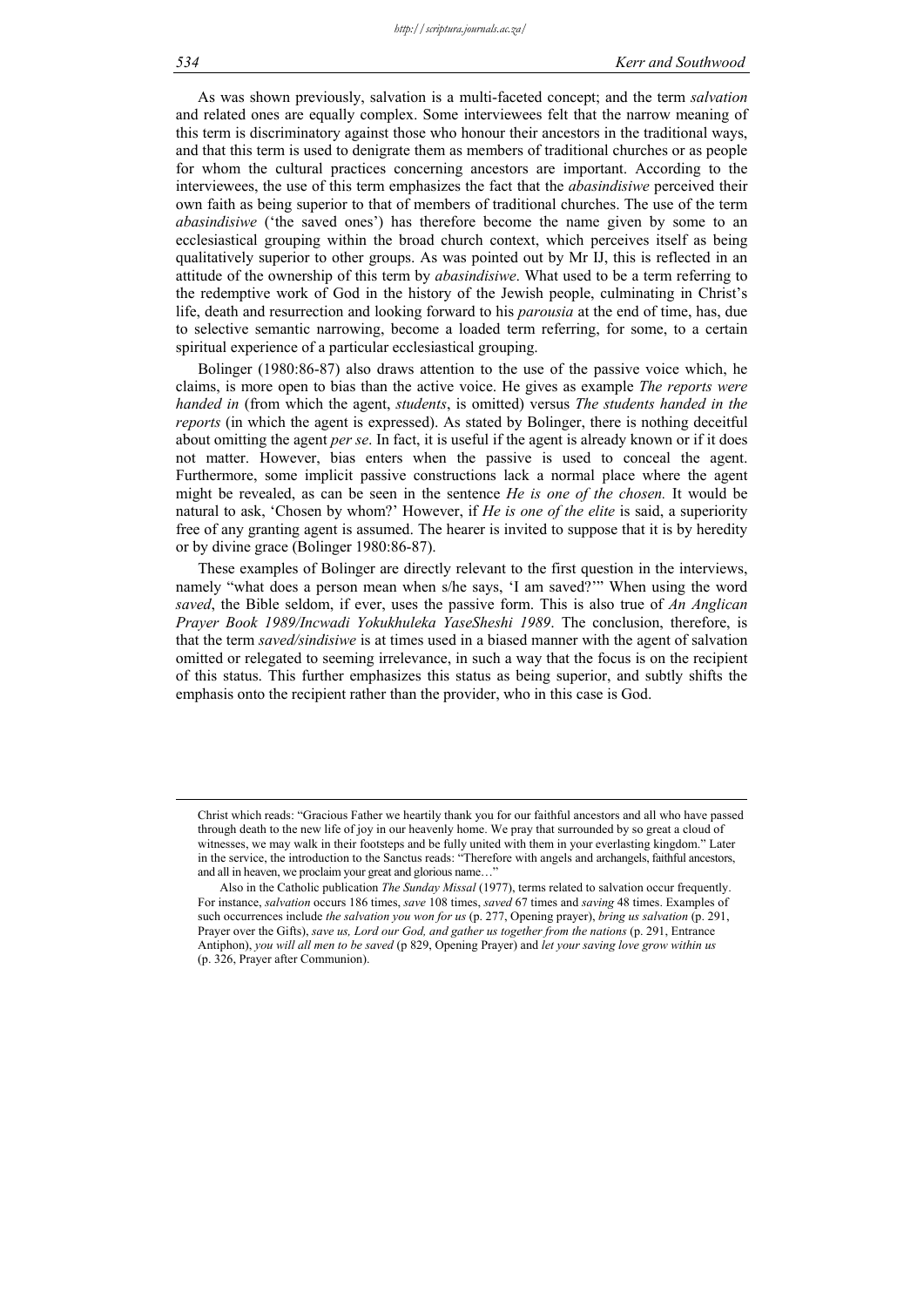### **The Term cannot be used Interchangeably in Different Cultural and Linguistic Contexts**

As was shown previously, one of the implied meanings is that *abasindisiwe* do not engage in ancestral practices and that this kind of Christianity (that of the *abasindisiwe*) is hostile to culture generally. White people use the term *to be saved* without knowledge of the implied meanings in the isiZulu-speaking context.<sup>6</sup> Some IsiZulu-English bilingual hearers may assume that the white English-speaker shares their understanding of the term and its (narrow) underlying meaning, which could result in intercultural miscommunication.

In Kaschula and Anthonissen (1995:83-86), a lack of equivalence between the English word *foster* and its closest isiXhosa translation resulted in intercultural miscommunication in a legal setting, with adverse effects. In contrast to *adopt* or *foster* and *ukondla/ukukhulisa*  (the latter which would best be interpreted as 'maintaining' or 'causing to grow'; Kaschula and Anthonissen 1995:86), *to be saved* and *ukusindiswa* both mean the same to Englishspeaking Christians, and they both mean the same to isiZulu-speaking Christians. However, the meaning held by the isiZulu-speaking Christians is only in some cases equivalent to that held by the English-speaking Christians. For some isiZulu-speaking Christians, the meaning of the terms has narrowed, so that they now cannot be used in all the contexts in which the terms can be used according to English-speaking Christians. This is grounds for intercultural miscommunication of a complex nature.

### **Conclusion**

1

This research was conducted in order to ascertain whether there is a possibility of intercultural miscommunication and resultant division between Christians pertaining to the use of the term *to be saved/ukusindiswa* by particularly isiZulu-speaking Christians. The specific research question was whether or not the meaning of the term *to be saved/ukusindiswa* is unambiguous and could possibly lead to intercultural miscommunication. The wide disparity in the use if the term can be highlighted in the response of Ms GH who said, "Our customs go a long way, they are very deep. Therefore I must not say, 'I am saved'; even my ancestor does not like it when I say 'I am saved', because he knows what I mean. If a person says s/he is saved, if you tell him/her about the ancestor, s/he will tell you that you are speaking about demons. By that time I have become very angry." This is in contrast to Pastor MN's comment that he was a *sangoma* before he became a Christian and is of the opinion that "this ancestral thing is a devil thing … So, you can't combine Christianity and ancestral worship." These two responses could be representative of two of the contrasting ways in which the church in Africa has responded to the issue of ancestors. The first way is that of attempting to incorporate the African world view into the church and into the lives of individuals, in particular making space, theologically speaking, for the ancestors. This represents an attempt at rectifying the intercultural miscommunication of the past, which came about, amongst other reasons, because the African culture and the African world view were not sufficiently understood by the early missionaries in order to present the Christian message in a manner which integrated the context with the message. This could be said to be a failure in intercultural communication, the effects of which are being widely felt today and which have given occasion to this study.

<sup>6</sup> This observation we make on the basis of our interaction with white Christians in general and with the white members of the first author's parish in particular.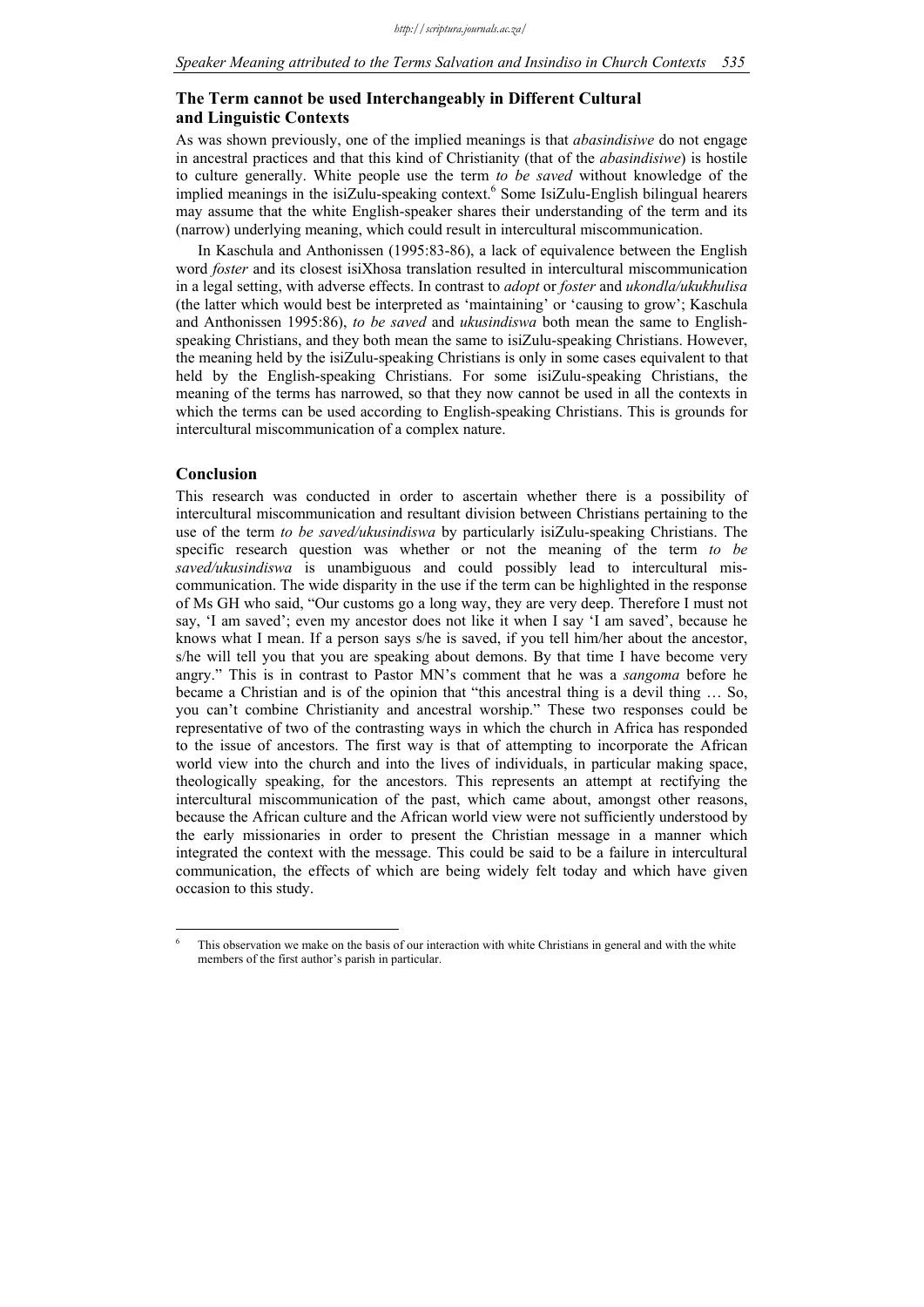The second manner in which the church has responded to the issue of ancestors is to view the incorporation of the ancestors as a form of syncretism which should have no place in the church. Proponents of this view would claim that to incorporate the ancestors would be to misunderstand the biblical message, leading, in effect, to a form of intercultural miscommunication between the Bible, the church and contemporary society.

This study has highlighted the fact that in the Christian church in Africa and in the isiZulu-speaking community in particular, the issue of salvation and the use of the terms *salvation*, *to be saved* and their isiZulu equivalents are possibly complex and controversial. The meaning of both the English and isiZulu terms has undergone selective semantic narrowing in some cases, which is not approved by all isiZulu-speaking Christians in the different ecclesiastical cultures and of which mother-tongue speakers of English are generally not aware. The contested and, at times, divisive nature of the term – resulting from a misunderstanding of the biblical concept and from miscommunication between particular groups within the Christian church – has been highlighted. This was done to raise awareness of the different meanings of the English and isiZulu terms and to make a limited yet meaningful contribution to improved communication between Christians from different denominational cultures.

Given the vast number of denominations and the fact that views on salvation and the particular meaning attached to the terms in question may differ greatly from one congregation or parish to the next even within the same denomination and the same geographical area, we acknowledge that our findings have limited generalisability. In order to increase this generalisability and to obtain a more complete picture of the divisions pertaining to these terms found in the Church at large, it is recommended that interviews of the type employed in this study be conducted with a larger group of Christians, increasing the age range and denominational backgrounds of the participants. Furthermore, interview data should be supplemented by direct observation of revival meetings, vigils for the deceased, and church services and small group meetings held by members of the various denominations. This should render a larger body of data from which to analyse the potential problems of different meanings attached to the same terms.